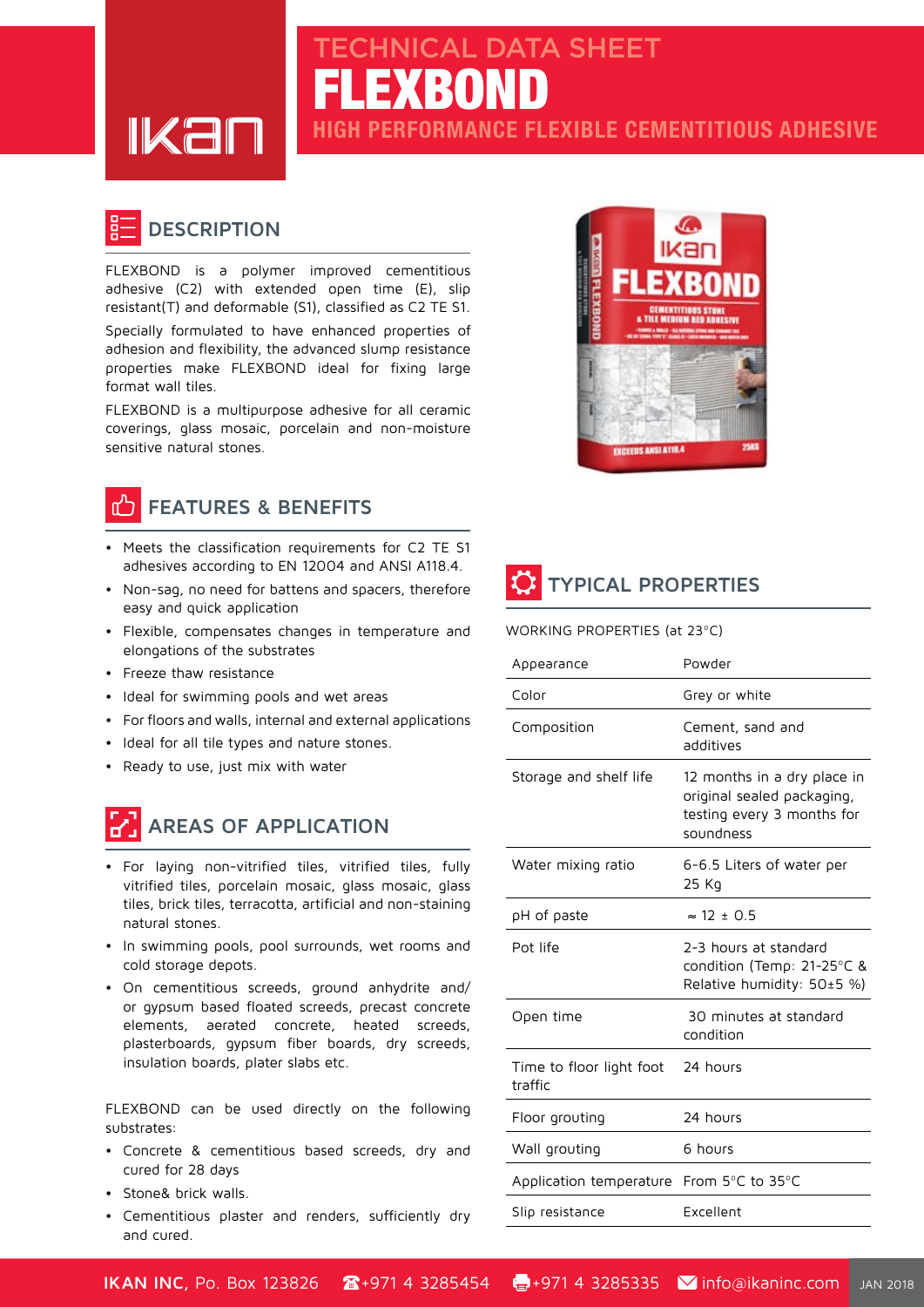### **PERFORMANCE PROPERTIES**

FLEXBOND was tested according to EN 12004 & ANSI A118.4 standards in standard conditions.

FLEXBOND

**CHNICAL DATA SHEET** 

**PERFORMANCE FLEXIBLE CEMENTITIOUS ADHESIVE** 

| <b>TEST</b>                                                              | <b>TEST METHOD</b>                         | <b>SPECIFICATION</b>                    | <b>RESULTS</b>                    |
|--------------------------------------------------------------------------|--------------------------------------------|-----------------------------------------|-----------------------------------|
| Determination of open time by<br>tensile adhesion strength.              | EN 12004 (8.1) & ANSI A118.4               | $\geq$ 75psi (0.5MPa) at 30<br>minutes. | Complies with<br>standards values |
| Determination of slip or sag on<br>vertical surfaces                     | EN 12004 (8.2) & ANSI A118.4 $\leq$ 0.5 mm |                                         |                                   |
| Determination of Tensile adhesion<br>strength for cementitious adhesives | EN 12004 (8.3)                             | ≥ 150 psi (1 N/mm2)                     |                                   |
| Shear strength to ceramic tile<br>(glazed wall tile)                     | <b>ANSI A118.4</b>                         | $\geq$ 300psi (2.07MPa)                 |                                   |
| Deformable adhesive (S1):<br>transverse deformation                      | EN 12004 (8.6)                             | $\geq$ 2.5 mm and < 5 mm                |                                   |

Note: the above performance properties are based on controlled laboratory conditions. However, there may be some variation depending on the ambient weather and site conditions.



#### **SURFACE PREPARATION**

Surfaces must be sound, clean, dry and free from oil, grease, dust and other loose material, and should not be subject to movement. New concrete slabs shall be damp cured and 28 days old before application.

#### **MIXING**

FLEXBOND should be added slowly to clean water at normal temperature approx. 6-6.5 liters per 25 kg bag, stirring continuously to achieve a creamy lump free consistency. Mix by hand or with a slow speed mixer to a smooth, trowelable consistency. The adhesive should be used within its pot life of 2 hours  $(23^{\circ}C)$ . No water should be added after the original mixing. Any of the mixture not used within its pot life should be disposed.

### **APPLICATION**

Apply mixed adhesive (FLEXBOND) to the substrate with the flat side of the trowel, pressing firmly to work into surface. Spread only as much adhesive as can be tiled before the product skins over. Open time may vary depending on jobsite conditions. Back butter large tiles to provide full bedding and firm support. Place tiles into the adhesive and beat in using a beating block and rubber mallet to adjust level.

Before the adhesive sets, clean excessive adhesive from between joints using a damp cloth. Tools and equipment should be cleaned with water before the adhesive sets on them

Tiles should be left undisturbed for around 24 hours at 20°C, or longer if the temperature is lower.

Apply grout after the adhesive has set

## **PACKAGING/COLORS AVAILABLE**

25 kg bag / White and grey

# **HEALTH & SAFETY PRECAUTIONS**

This product contains cement, and contact with skin may cause irritation. It should not be inhaled, and a properly designed and maintained face mask should be used whilst handling, pouring and mixing the powder. Avoid contact with the product by working carefully, using a barrier cream and wearing protective gloves. If any contact does occur, wash thoroughly with soap and water. Use eye protection. Avoid contact with eyes, if such contact occurs irrigate with water for 20 minutes and seek medical advice. If mistakenly ingested, drink plenty of clean water and seek medical advice.